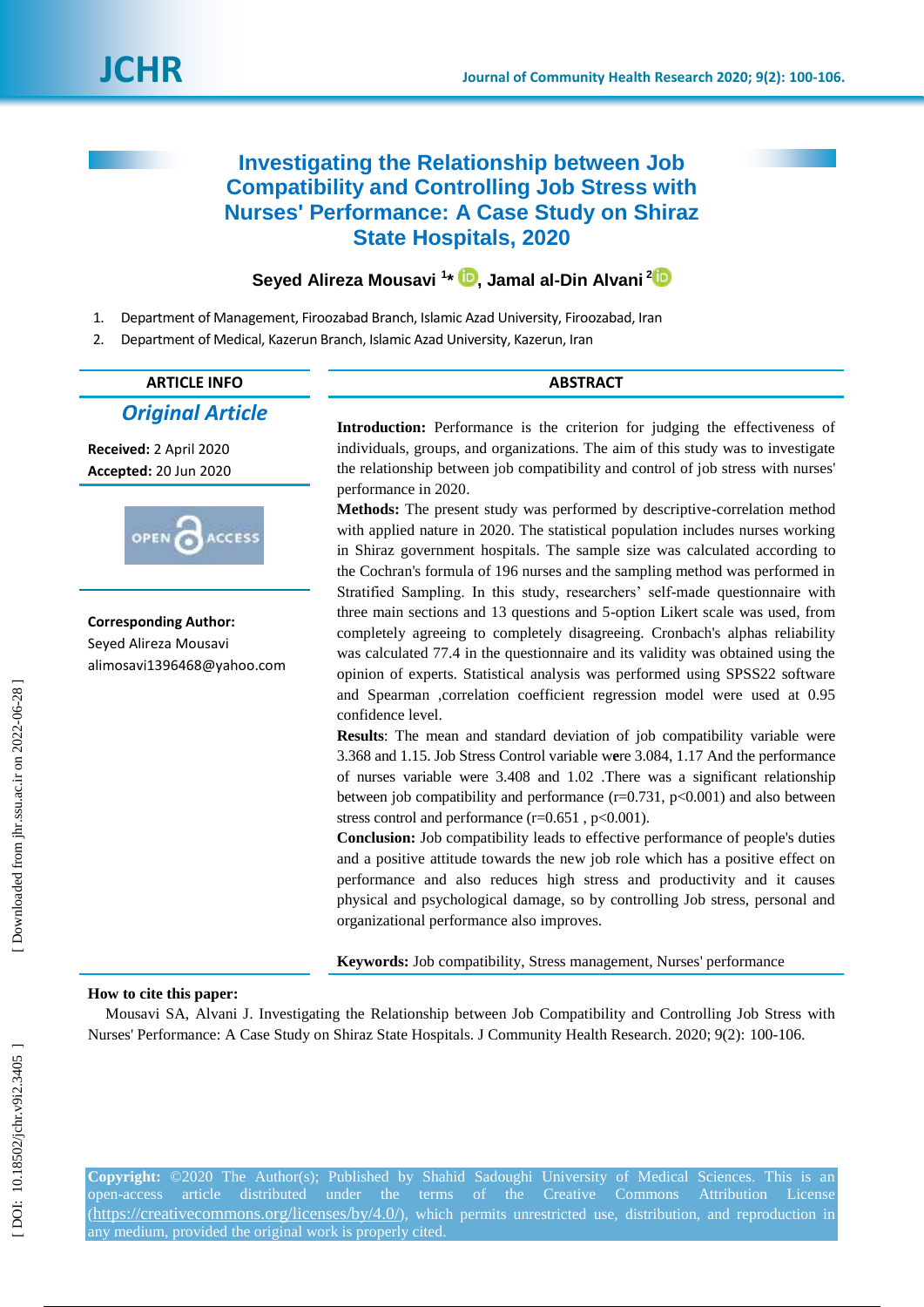#### **Introduction**

As a work organization, the hospital is among the most complex and dynamic socio -technical systems. In this system, the treatment staff interacts with each other, and the existing technologies and the work environment are also engaged in their duties. Human resources working in this organization, like any other organization, is the most important component to achieve organizational goals. Thus, nurses, as the largest source of human force, have a special place in the hospital's medical care as the presence of an efficient nursing force ensures the success of the hospital, and the nurse's optimal job performance will ensure the quality of medical services provided to patients and leads to the patient's satisfaction. Nurses running hospitals and increasing the quality of their job performance is an important factor in accelerating the process of treatment and patients' recovery. On the other hand, their poor performance causes errors in the patient's recovery process, increases the length of hospital stay, and increases costs, which can lead to severe injury or even death. Therefore, factors affecting the variables influencing nurses' job performance can have a significant impact on the quality of health care services. In the last decade, the issue of stress or its effects on organizations has received a lot of attention and its causes and effects have been studied and researched for a long time (1). Stress is costly both for those suffering from it and for the institutions and organizations in which those people work (1). One of the psychological consequences of job stress is the decrease in job satisfaction, which leads to leaving the service, quitting the job , and reducing the person's commitment to the organization ( 2 ). Strong stress levels can cause goals and ways to achieve them. Change can create amazing opportunities and failures. It can both lead to the growth of a team and the dismissal of individuals and the search for new jobs ( 3 ) . Job stress can be thought of as a combination of stressors and similar conditions when most people agree that it is stressful. In other words, job stress is the stress that a person endures in the workplace (4).

Occupational stress occurs when the working environment is happened to be greater than the individual's abilities and resources which increase s the pressure on the individual ( 5 ) . Job adaptation is the adaptive state and psychological issues of a person to the desired job after employment. Job compatibility includes describing and explaining behaviors that lead to the effective and good performance of the tasks and a positive attitude toward the new job role. Job adaptation is one of the most challenging organizational and basic concepts discussed in many management policies to increase organizational productivity and efficiency. Job compatibility includes the description of behaviors that lead to a good performance and a positive attitude towards the new job role ( 2 ) . Job compatibility is considered as one of the effective factors in job satisfaction and lasting employment. Be and in many cases leave his workplace ( 2 ). The process of comprehensive performance measurement of executive bodies is in the efficiency, effectiveness, empowerment , and accountability within the framework of management principles to achieve the goals and tasks of the organization in the executive programs ( 6 ). Performance means employees' efforts to accomplish their job or achieve set goals. Each job has responsibilities that must be done according to defined standards. Performance appraisal is defined as determining, measuring, and scoring performance standards. This helps to determine the qualifications, characteristics, quality, skills, capacity , and future potential of the employees. The ultimate growth and success of organizations require the coordination of business performance with the expected results ( 7 ) . These results are achieved only when your organization is consistently working with business goals (7). This research is subject to innovation due to the novelty and lack of similar studies. Therefore, the main question of this research is whether there is a significant relationship between job compatibility and control of job stress with nurses' performance or not.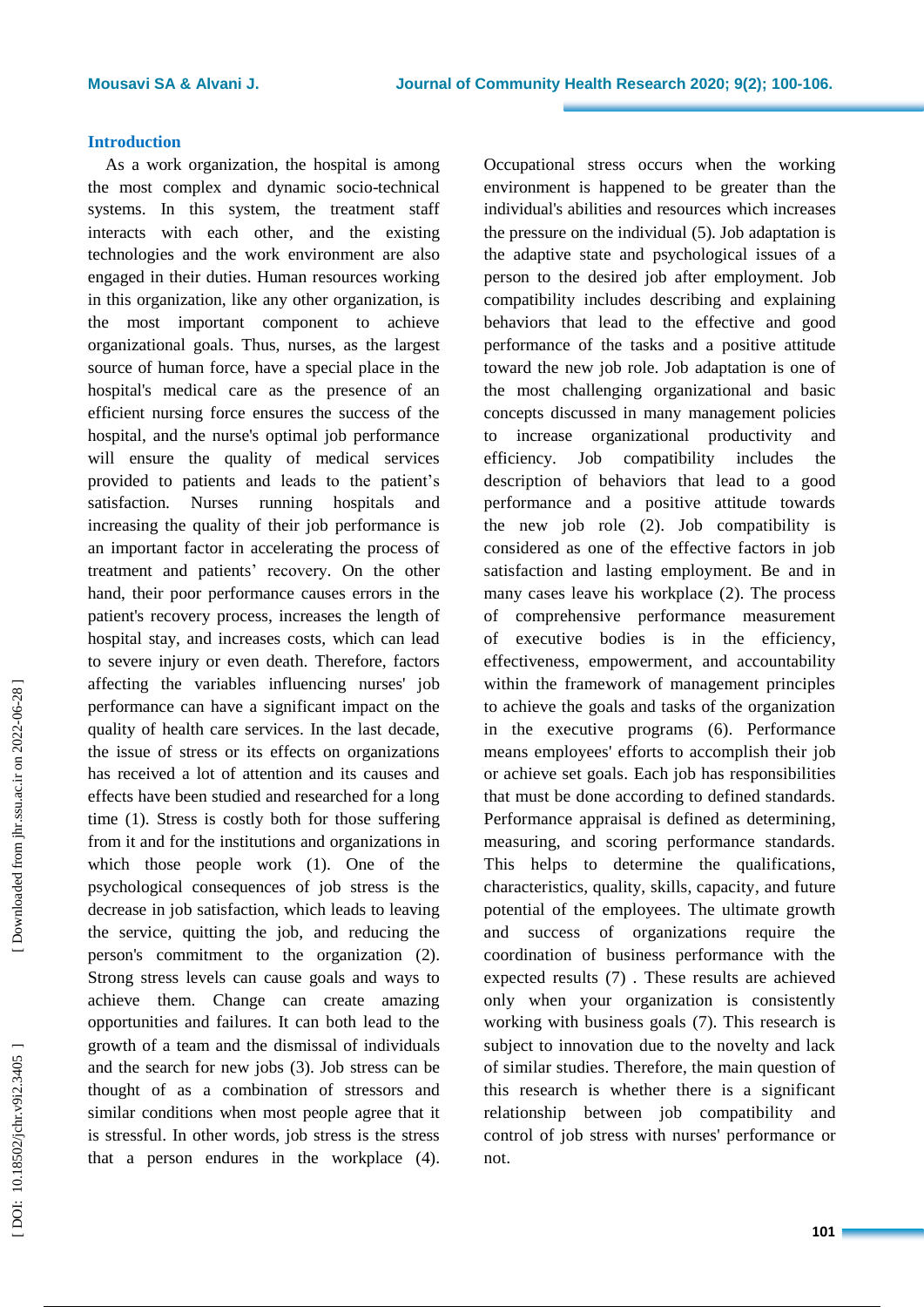#### **Methods**

This descriptive research is taken from a research project in Islamic Azad University, Kazerun branch with IR.IAU.KAU.REC.1398.176 ethics code registered in the National Ethics Committee of Biomedical Research. The statistical population of this study is the nurses of Shiraz state hospitals including Namazi, Shahid Faghihi , and Hafez hospitals. Sample size was calculated based on Cochran's formula with  $p= q = 0.5$ , d=0.05,  $\alpha = 5\%$  and  $z = 1.96$ .

Using stratified sampling, 230 questionnaires were distributed in person by researchers among nurses, followed by 196 complete and flawless questionnaires. The measurement tool in this study is the researcher's self-made questionnaire with 13 questions . The Cronbach's alpha coefficient of job compatibility variable with 4 questions was 74 . 8 , controlling job stress with 4 questions was estimated as 76 . 2 , and nurses' performance with 5 questions was 78 . 8 , and the total end of the questionnaire was calculated to be 77 .4 The validity of the questionnaire has been quantified and the opinions of 8 university professors in the field of psychology and management have been used. The calculated CVR and CVI values were 0.75 , 0.84 . The

questionnaire also used a five -option Likert scale from strongly agree to strongly disagree. In terms of demographic characteristics, the nurses participating in the study included 124(63%) women and 72(37%) men, 45(23%) of whom were single and 151(77%) were married. In terms of education, 48(25%) associates, 126(64%) bachelors, 20(10%) masters and 2(1%) doctorates . Considering age, 39(20%) people were in the age group of 20 to 30 years, and 86(44%) people were in the age group of 31 to 40, 51(26%) people aged <sup>41</sup> to 50 years, and 20(10%) people were in the age range of 51 to 60 years. The Kolmogorov -Smirnov test was used to determine if the data were normal because the data is non -normal, Spearman correlation coefficient test, . The software used for statistical analysis is SPSS ver. 22. Significant level was considered 0.05.

#### **Results**

According to Table 1, the mean value of the job compatibility variable was 3.368, the mean value of the job stress control variable was 3.084, and the mean value of nurses' performance variable was calculated to be 3.408. Also, the standard deviation values of job adaptation were 1.151, job stress control was estimated as 1.176, and the performance of nurses was calculated as 1.028, respectively.

| Variable            | mean  | <b>Std.Deviation</b> |
|---------------------|-------|----------------------|
| Job compatibility   | 3.368 | 1.151                |
| Stress control      | 3.084 | 1.176                |
| Nurses' performance | 3.408 | 1.028                |

**Table 1.** Mean, median, and standard deviation

| <b>Variable</b>     | <b>Number</b> | Cronbach's alpha coefficients |
|---------------------|---------------|-------------------------------|
| Job compatibility   |               | 74.8                          |
| Stress control      |               | 76.2                          |
| Nurses' performance |               | 78.8                          |
| Total               | 13            | 77 4                          |

The Cronbach -Alpha coefficient was used to measure the internal coordination of attitudes, judgments, and criteria in a questionnaire. This method is one of the methods for calculating the reliability of the questionnaire. The result of this

test is a basic condition for confirming the questionnaire. According to Table 2 , a total of 13 questions were asked which Cronbach's alpha coefficient performance of job compatibility with 4 questions was 78 , job stress control with 4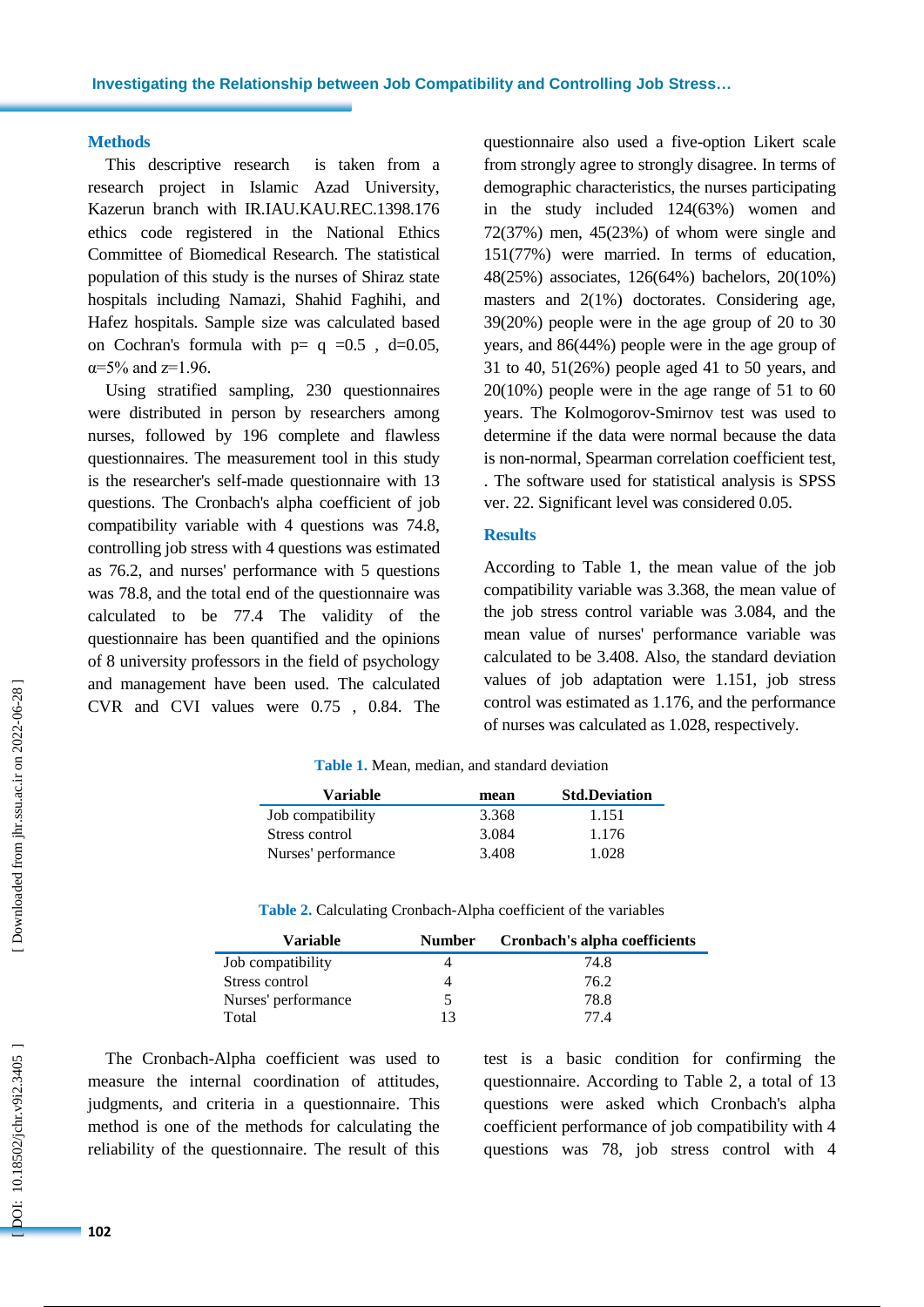questions was 76.2 , performance with 5 questions was 78.8 , and Cronbach's alpha coefficients of the total was calculated to be 77.4 in the self-made questionnaire.

| variable       | levels                                 | N              | <b>Percentage</b> |
|----------------|----------------------------------------|----------------|-------------------|
| Gender         | Male                                   | 72             | 37%               |
|                | Female                                 | 124            | 63%               |
| Marital status | Married                                | 45             | 77%               |
|                | Single                                 | 151            | 23%               |
| Education      | Associate degree                       | 48             | 25%               |
|                | Bachelor degree                        | 126            | 64%               |
|                | Master degree                          | 20             | 10%               |
|                | Doctorate                              | $\overline{2}$ | 1%                |
| Age            | People in the age range of 20-30 years | 39             | 20%               |
|                | People in the age range of 31-40 years | 86             | 44%               |
|                | People in the age range of 41-50 years | 51             | 26%               |
|                | People in the age range of 51-60 years | 20             | 10%               |

**Table 3 .** The sample demographic characteristics

Table 3 indicates the demographic characteristics of the sample which included 124 women and 72 men, 45 of whom were single and 151 were married. In terms of education, the sample was involved with 48 associates, 126 bachelors, 20 masters , and 2 doctorates. Considering age, 39 people aged 20 -30 years, 86 people were in the age range of 31 -40 years, 51 people were in the age group of 41 -50 years, and 20 people aged 51 - 60 years.

In this study, the data had an abnormal distribution.The correlation between job compatibility and performance variables was 0.731 and the correlation between the job stress control and performance variables was 0.651. In the case of regression model  $R2 = .887$  and  $R2\text{Adj} = .885$ . It has been calculated at a significance level of 0.001.

# **Research regression model**

**NP= β o +β1 JCi +β2 JSC i +Uj1**

In this model, np is the performance of nurses, JC is job compatibility and JSC is job stress control .

| model              | Non-standard beta<br>coefficients | standard<br>error | <b>Standard</b><br>coefficients | <b>Statistics</b> | The significance<br>level |
|--------------------|-----------------------------------|-------------------|---------------------------------|-------------------|---------------------------|
| (stable)           | 0.295                             | 0.094             | .                               | 3.117             | 0.001                     |
| job compatibility  | 0.617                             | 0.050             | 0.685                           | 12.446            | 0.001                     |
| job stress control | 0.290                             | 0.058             | 0.277                           | 5.037             | 0.001                     |

**Table 4 .** Results of regression model coefficients

As can be seen in Table ( 6), the value of the regression coefficient for the independent variable of job compatibility was 0.617 , and statistics t was 12.446 which are calculated at a significance level of 0.001. The value of the regression coefficient for the independent variable of job stress control was calculated to be 0.29 0 and the t statistic was 5.037.

#### **Discussion**

This study aimed to investigate the relationship between job compatibility and job stress control with nurses' job performance. Recently, human resources and employees are the most important resources available at any organization and the generator of sustainable competitive advantage. Therefore, having employees with effective performance is one of the most important factors for the success of the organization in achieving its goals. The present study seeks to answer the question of whether there is a significant relationship between job compatibility and control of work stress with nurses' performance.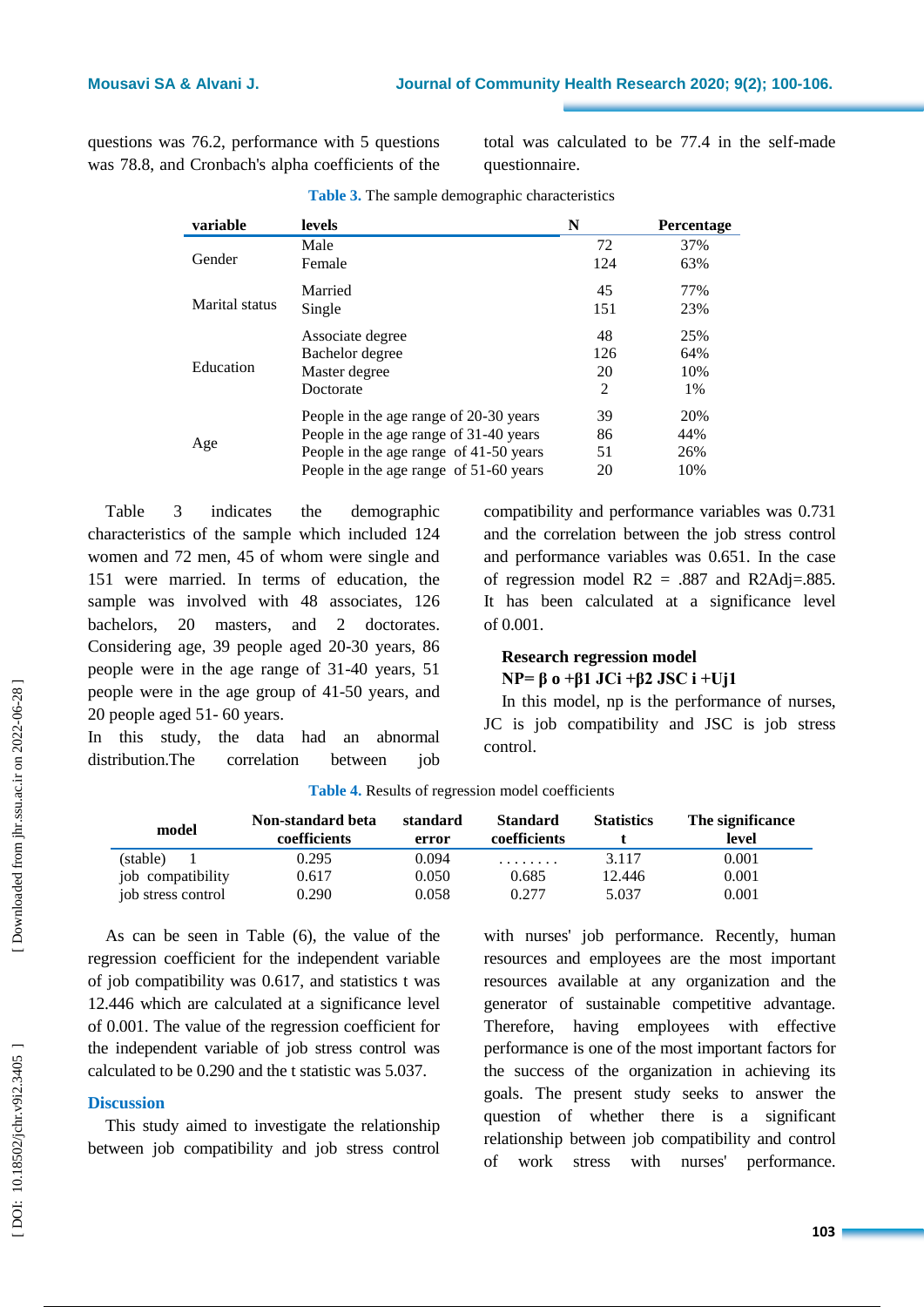Consequently, two hypotheses were developed to answer the main question. In the first hypothesis, the correlation between adaptation and performance was calculated to be 0.731 which means that nurses' job compatibility of 0.731 has a positive effect on nurses' performance. In other words, it will not work well until the nurse can adapt to his/her job. So, he/she will most likely have problems both at work , in family , and personal life. In the second hypothesis, the correlation between stress control and performance is calculated, and the effect of stress control on performance is calculated as 0.651. Thus, stress management allows nurses to control their stress. Stress varies from nurse to nurse, it may be stressful for one, but it may not be stressful to another at all ( 8 ). On the other hand, dramatic changes in the management knowledge have made the existence of an evaluation system inevitable; in such a way that the lack of evaluation in different aspects of the organization namely the use of resources and facilities, employees, goals , and strategies is considered as one of the symptoms of the organization's problem. Every organization requires an evaluation system to assess the aptness and quality of its activities, especially in complex dynamic environments. On the contrary, the lack of evaluation and control system s in an organization is considered as the result of not communicating with the internal and external organizational environment which leads to the death of the organization eventually. The phenomenon of organizational death may not be felt easily because it occurs suddenly by top managers of organizations. Studies indicate that the lack of having a feedback system makes it impossible to provide the necessary information for growth, development , and improvement of organizational activities (9). All nurses attempt to take care of patients and improve their condition . In the meantime, the effort, commitment , and kindness of some nurses are more colorful than others. Various variables such as compatibility , cooperation at work, nice behavior affect their job positively and incompatibility and misbehavior affect their behavior and their job negatively (10 ). When one person is called compatible, he/she has learned the techniques that

enable him/her to interact with his/her environment and to behave acceptably with the members of his/her community to satisfy her needs. A person in a particular social situation can adapt to that situation in many ways (11 ) . Psychologists also consider a person's compatibility with the environment and consider personality traits to be normal, which lead s to a person's compatibility with their environment, ie. living in peace with others. This issue has gained a place in society, but many other psychologists believe that if reformism is applied in the sense of conformity to the actions and thoughts of others, it is no longer possible to describe a healthy personality. Besides, they are more focused on positive traits such as individuality, creativity , and the flourishing of potential talents. Changes in work activities, such as new technologies or goal changes may be stressful. Stress is common in our daily lives. People's anxieties about work, family, children, family members or their divorces, social problems, economic situation , and various needs, expectations of employers, technological advances , and the widespread concern about the of data and information, management problems are all the same (12). Every moment of the day, the person always has various emotions , tensions, worries, fears, and hopes which sometimes correspond to his physical, and mental capacity and are not compatible with them (13). Managers need to know about workrelated stress. Chronic stress can have serious physical and psychological consequences for employees because it endangers the health of employees and their contribution to the advancement of the organizational goals. Studies show that the effects of stress are more severe, especially on management personnel. Stress is the main reason for leaving the service, job loss , and underemployment, and it harms the effectiveness of the organization. Appropriate and effective employee's performance is one of the keys to organizational success. Good performance means productivity, quality, profitability , and customer service. That is why successful organizations make great efforts to find out factors affecting the performance and behavior of employees to identify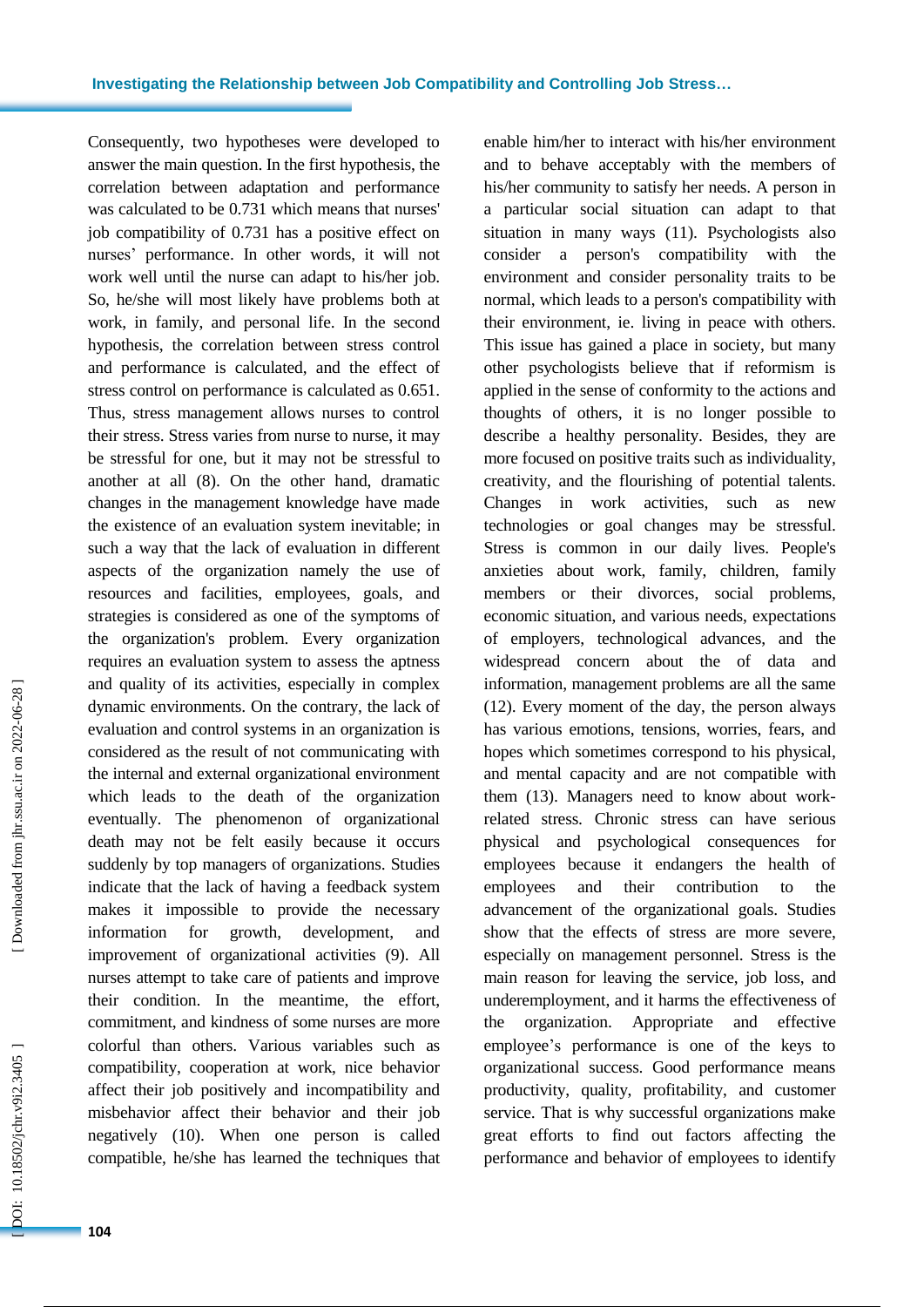and manage these factors. To improve the employee's performance and behavior, in a way that leads to the success of the organization, the factors that affect performance and behavior must be organized and managed (14 ) .

#### **Conclusion**

According to the results of the present study, it can be stated that to have the desired job performance by employed nurses, special attention should be paid to their job compatibility and work stress and they can be expected to perform better by participating in training courses. It is also a good idea for policymakers in this area to have nurses with optimal job performance, especially in the more sensitive parts of the hospital to increase job compatibility and reduce work stress and to properly control these stresses. Therefore, to improve performance and improve the behavior of nurses, in a way that leads to the success of the organization, the factors affecting performance and behavior must be recognized and managed. The most important factor in achieving the goals of any organization

is human resources, and the success and progress of any organization depend on this factor.

#### **Acknowledgments**

Researchers express their gratitude and appreciation for the cooperation of the esteemed nurses of Namazi, Shahid Faghihi , and Hafez hospitals in Shiraz.

#### **Ethical considerations**

This article is an excerpt from the research plan of Islamic Azad University, Kazerun Branch, with the ethics code of IR.IAU.KAU.REC.1398.176, registered in the National Ethics Committee of Iranian Biomedical Research.

#### **Authors' contribution**

The main idea of researching and designing the conceptual model of designing and distributing questionnaires and collecting them with the author was the responsibility of SA. M and analyzing the data and concluding with the second author. J.A lvani.

#### **Conflict of interest**

Authors declare no conflict of interest.

#### **References**

- 1. Faragher EB, Cass M, Cooper CL. The relationship between job satisfaction and health: a meta -analysis. InFrom Stress to Wellbeing Volume. 2013: 254 -271.
- 2 . Salovey P, Mayer JD. Emotional intelligence. Imagination, cognition and personality. 1990; 9(3): 185 -211.
- 3. Akbari J, Akbari R, Shakerian M, et al. Job demand -control and job stress at work: A cross -sectional study among prison staff. Journal of Education and Health Promotion. 2017: 45-64.
- 4. Häusser JA, Schulz -Hardt S, Mojzisch A. The active learning hypothesis of the job -demand -control model: An experimental examination. Ergonomics. 2014; 57(1): 23-33.
- 5. Khalifeh sultani SA, Barari S. Antecedents and Consequences of Auditor's Role Stress. quarterly financial accounting journal. 2016; 7(28) :32 -55 . [Persian]
- 6. Barzideh M, Choobineh A, Tabatabaei S. Job stress dimensions and their relationship to general health status in nurses. Occupational Medicine Quarterly Journal. 2013; 4(3): 17 –27 . [Persian]
- 7. Azad ME, Gholami Fesharaki M. Reliability and validity assessment for the HSE job stress questionnaire. Journal Of Behavioral Sciences . 2011; 4(4): 291 –297.[Persian]
- 8. Yoshida Y, Sandall J. Occupational burnout and work factors in community and hospital midwives: A survey analysis. Midwifery. 201 3 ; 29(8): 921 -626.
- 9. Kim H, Kao D. A meta -analysis of turnover intention predictors among US child welfare workers. Children and Youth Services Review. 2014; 47: 214-223.
- 10. Hong K,Tornell A. Recovery from a CurrencyCrisis: Some Stylized Facts . Journal of Development Economics. 2005 ; 76 (1): 71 – 96.
- 11. Chung EK, Jung Y, Sohn YW. A moderated mediation model of job stress, job satisfaction, and turnover intention for airport security screeners. journal homepage Safety Science. 2017; 98: 89-97.